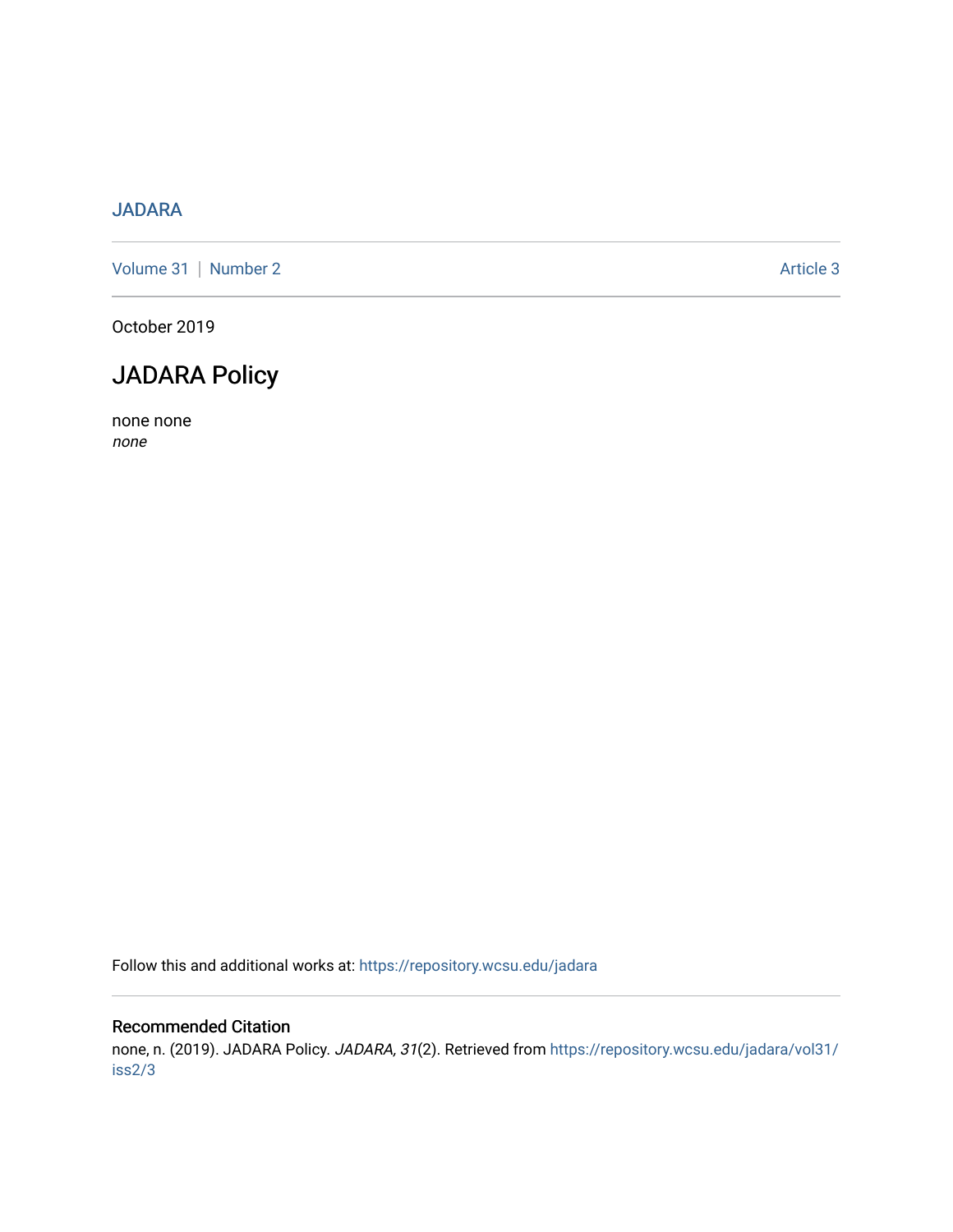# JADARA

## A Journal for

### **Professionals**

# Networking for Excellence in

### Service Delivery with

#### Individuals who are Deaf

## or Hard of Hearing

#### Editor

Randolph L. Mowry New York University

#### Associate Editor

Gerard G. Walter National Technical Institute for the Deaf

#### Editorial Review Board

Nancy Eldredge private practice, Tuscon AZ Yvette Getch University of Georgia Irene Leigh Gallaudet University Carlotta Lockmiller East Central University Greg Long Northern Illinois University Nancy Long Northern Illinois University

| <b>Russell Rosen</b>                         |
|----------------------------------------------|
| Columbia University                          |
| John Schroedel                               |
| University of Arkansas                       |
| Myra Taff-Watson                             |
| University of Arkansas at Little Rock        |
| Raymond Trybus                               |
| California School of Professional Psychology |
| McCay Vernon                                 |
| private practice, South Ponte Vedra Beach FL |
| Amatzia Weisel                               |
| Tel-Aviv Universitv                          |

©byADARAI998

Ş

ļ,

VOLUME 31 NUMBERS 2 & 3 FALL 1997& WINTER 1998

Published by WestCollections: digitalcommons@wcsu, 1997